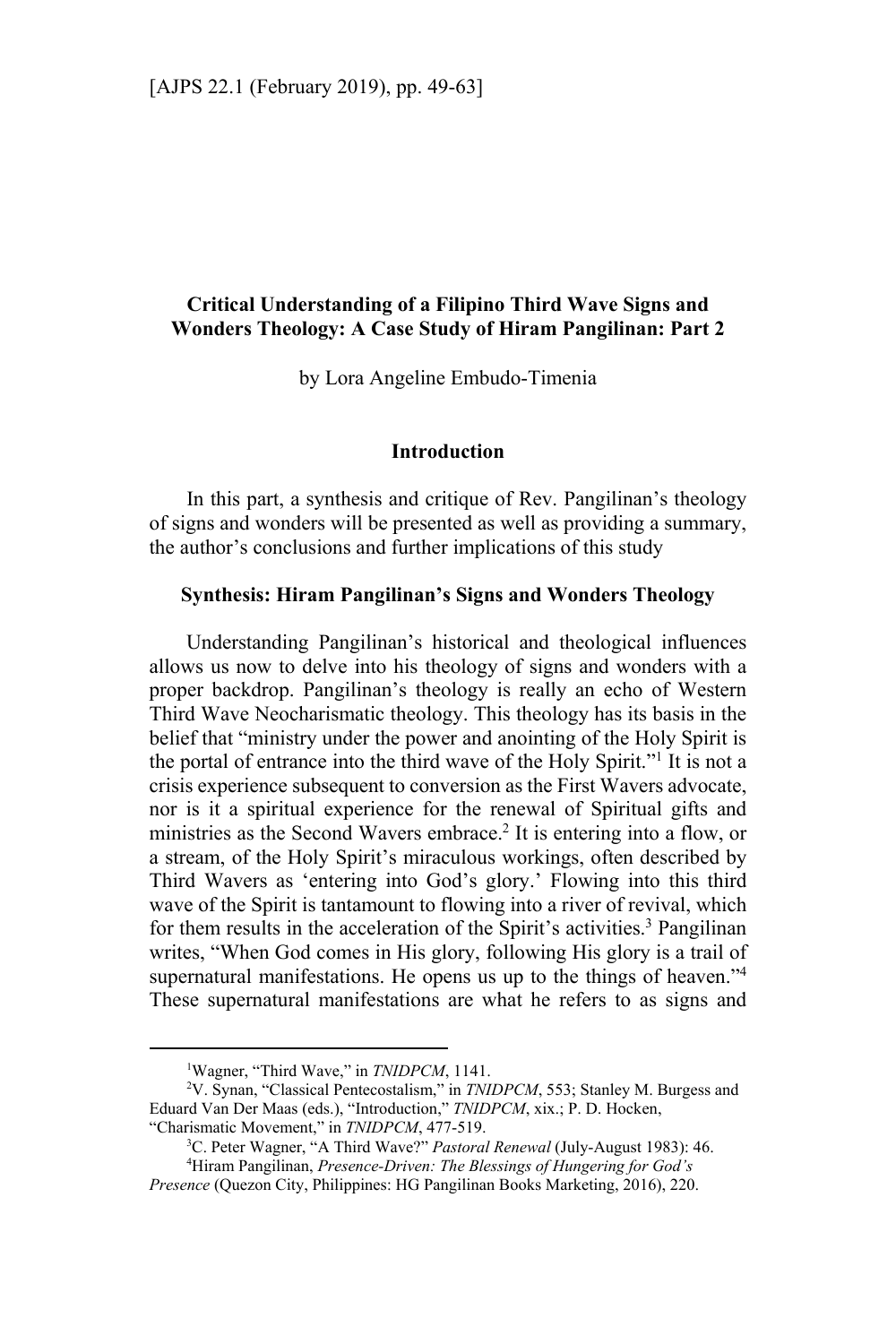wonders. He defines signs as miracles that point people to Jesus, while wonders are the natural products of the supernatural world invading our world.5

Suffice it to say, Pangilinan views signs and wonders as supernatural phenomena, which in his assumption, are byproducts of God's manifestation in glory and power. Based on his literature, Pangilinan believes:

- 1. God cannot be put in a box, and therefore there are unlimited possibilities of signs and wonders. Signs and wonders can be anything as long as it's for God's glory.6
- 2. Signs and wonders are the trail of glory that follows God's manifest presence during moments of revival.<sup>7</sup>
- 3. God does miracles to show his love for his people.<sup>8</sup> And all supernatural demonstrations are God's way of wooing his people back to him.9
- 4. God wants to "wow" his people.<sup>10</sup>
- 5. The Church is the "sign-followed" Bride of Christ.<sup>11</sup>

Perhaps the summary above only touches the surface of Pangilinan's theology, but they safely help us understand the backdrop of his teaching. Obviously, Pangilinan views signs and wonders as an expected norm for a church that he considers as "presence-driven."

Pangilinan's List of Present-day Signs and Wonders

To give us a further picture of his theology, below is a list of phenomena which he considers present-day signs and wonders. This list is adapted from his book, *Presence-Driven*. 12

<sup>5</sup>Ibid, 222-223.<br><sup>6</sup>Hiram Panailir

<sup>&</sup>lt;sup>6</sup>Hiram Pangilinan, *What if God Comes* (Quezon City, Philippines: Revival Publishing, 2011), 207.

Ibid*,* 194. 8

<sup>&</sup>lt;sup>8</sup>Ibid, 24.

<sup>9</sup> Ibid, 211. <sup>10</sup>Ibid., 19.

 $11$ Ibid.

<sup>12</sup>Pangilinan, *Presence Driven,* 220-235.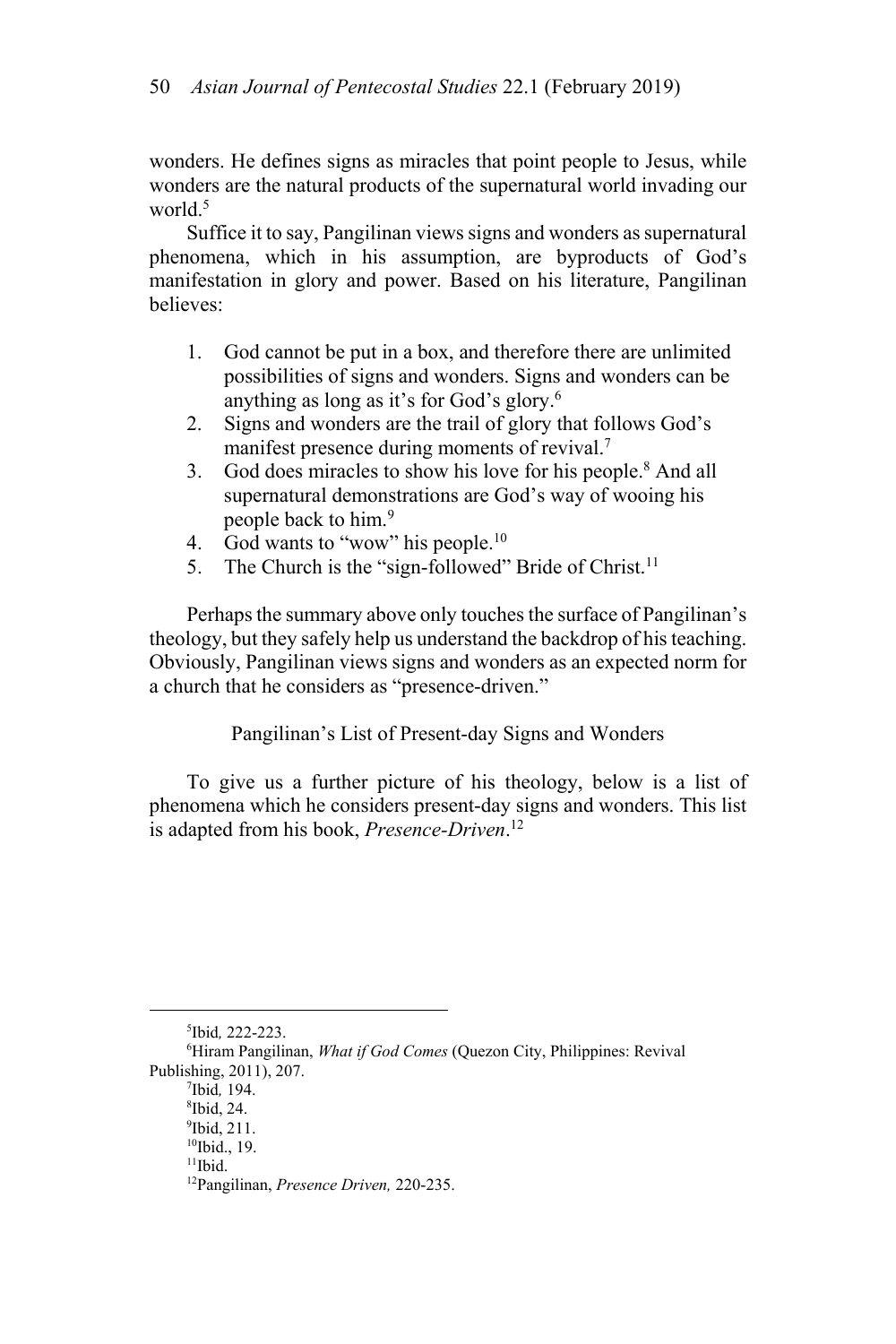| <b>Signs and Wonders</b>                       | <b>Description</b>                                                                                                                                                                                                      |
|------------------------------------------------|-------------------------------------------------------------------------------------------------------------------------------------------------------------------------------------------------------------------------|
| 1. Fire                                        | The fire of God, either felt as a "burning"<br>sensation during healing, deliverance, or<br>power impartations; or seen as a "divine"<br>fire" swirling around people who have<br>come to worship God.                  |
| 2. Gold Dust                                   | Gold dust from heaven that come in<br>different colors: gold, blue (sapphire),<br>red, and silver. This dust signifies that<br>heaven is colorful.                                                                      |
| 3. Gemstones                                   | These are gemstones from heaven. They<br>come in different shapes, colors and sizes.<br>These gemstones were mentioned in<br>Revelation 21.                                                                             |
| 4. Orbs                                        | Orbs are round clouds that appear during<br>worship services, be it in times of<br>preaching or worship. They believe that<br>these are angels manifesting, sometimes<br>allowing themselves to be caught on<br>camera. |
| 5. Mist                                        | A mist falling over a believer, much like<br>what Hosea 14:5 described as God being<br>like a "dew" to his people. God can<br>manifest himself as a refreshing dew or<br>mist.                                          |
| 6. Oil                                         | Literal oil flowing from the hands or<br>dripping from the head of God's people.<br>This literal oil can also flow from the<br>pulpit, altar, Bible, ceiling, walls, etc.<br>Their basis is in Psalm 23:5.              |
| 7. Supernatural<br>fragrance                   | It is a smell like no other earthly<br>fragrance. It is sweet, yet not fruity. It can<br>jump from one person to another, or it<br>shifts from person to person.                                                        |
| 8. Supernatural<br><b>Information Download</b> | These are instances when God just<br>downloads information into our minds<br>that we would otherwise not know.                                                                                                          |
| 9. Instant Height<br>Increase                  | A person's height miraculously increases<br>by an inch or two-even as high as six<br>inches.                                                                                                                            |

Table 1. Pangilinan's List of Present-Day Signs and Wonders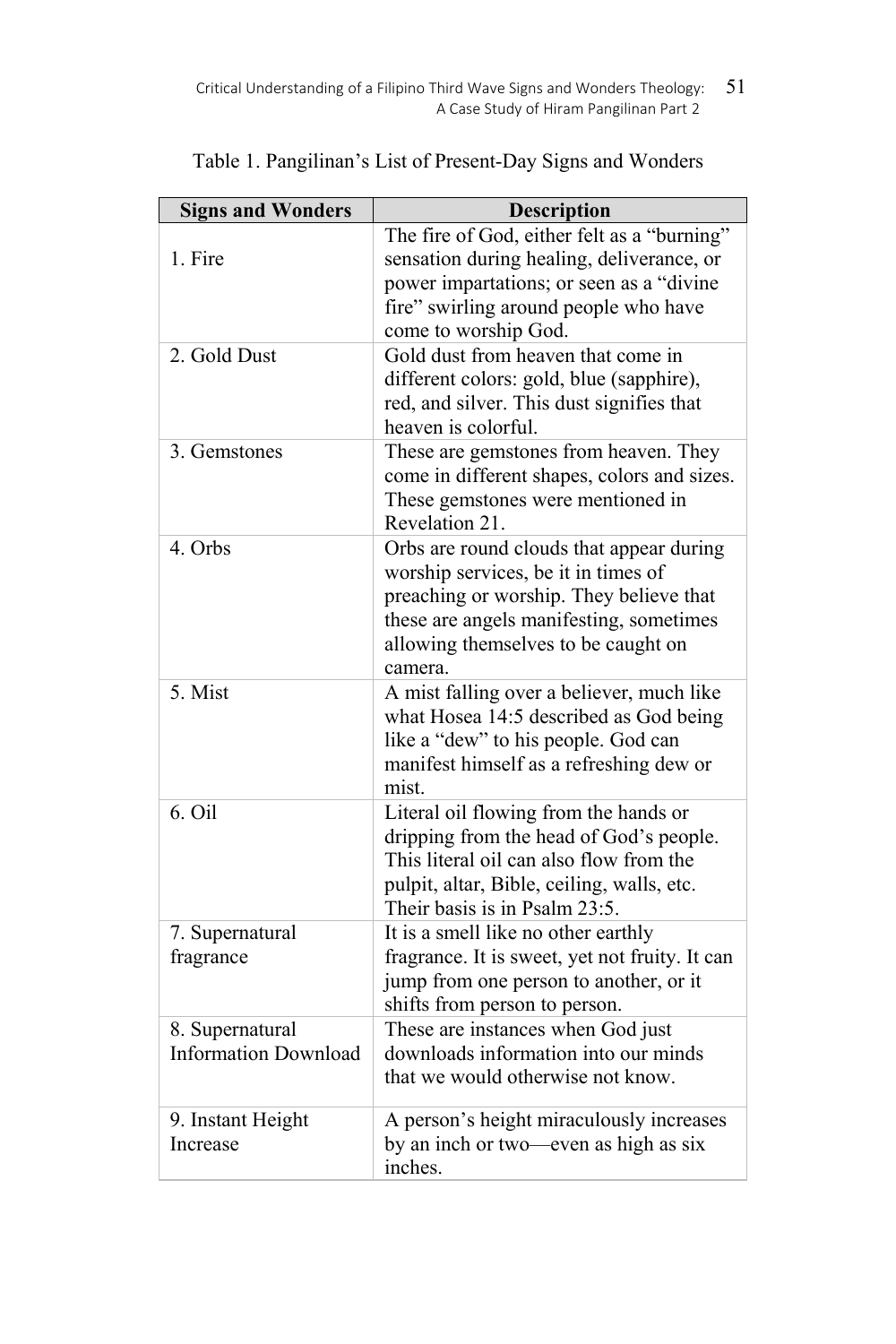| 10. Limbs grow              | This is a creative miracle, where God<br>creates something from nothing, or when<br>he grows something that had not been<br>there.                                                                                   |
|-----------------------------|----------------------------------------------------------------------------------------------------------------------------------------------------------------------------------------------------------------------|
| 11. Gold Teeth              | It's a miracle of receiving gold teeth in an<br>instant on those who have lost their<br>permanent teeth. It can also be received<br>as gold fillings. It is "heavenly gold" that<br>glistens more than earthly gold. |
| 12. Snow                    | Much like the dew or mist phenomenon,<br>snow suddenly falls down where it is<br>impossible to have snow.                                                                                                            |
| 13. Manna                   | God gives "manna from heaven" which is<br>food of the angels. It's the same manna<br>the Israelites received in the Old<br>Testament.                                                                                |
| 14. Hair Miracles           | This is another creative miracle, where<br>bald people instantly receive hair, and<br>those with gray hair receive the original<br>color of their hair without the use of dyes.                                      |
| 15. Food<br>multiplication  | It is God's supernatural provision of food,<br>especially in times of ministerial need.<br>The only requirement is lack and faith in<br>God's ability to provide for that lack.                                      |
| 16. Instant Slimming        | Obese people get 20, 40, and even 100<br>pounds fat in an instant. God sheds or<br>"melts away" this unnecessary fat.                                                                                                |
| 17. Raised from the<br>Dead | Just like in the Bible, the dead are raised<br>back to life.                                                                                                                                                         |
| 18. Walking on Water        | Mel Tari, Indonesian revivalist, testifies<br>to having walked on water which was 30<br>feet deep, in order to reach an area of<br>ministry. <sup>13</sup>                                                           |

Pangilinan admits that he has not experienced all the signs and wonders listed above. He cites them still because of the testimony of famous evangelists, missionaries, and revivalists.14

<sup>&</sup>lt;sup>13</sup>Pangilinan admits to not having experienced this miracle. But he believes in its possibility because of Mel Tari's testimony. Pangilinan, interview by the author, February 27, 2018; c.f. Mel Tari and Cliff Dudley, Like a Mighty Wind (Green Forest,

AR: New Leaf Press, 1971), 43-46.<br><sup>14</sup>Hiram Pangilinan, interview by author, February 27, 2018, transcript in the Asia Pacific Research Center, Baguio City, Philippines.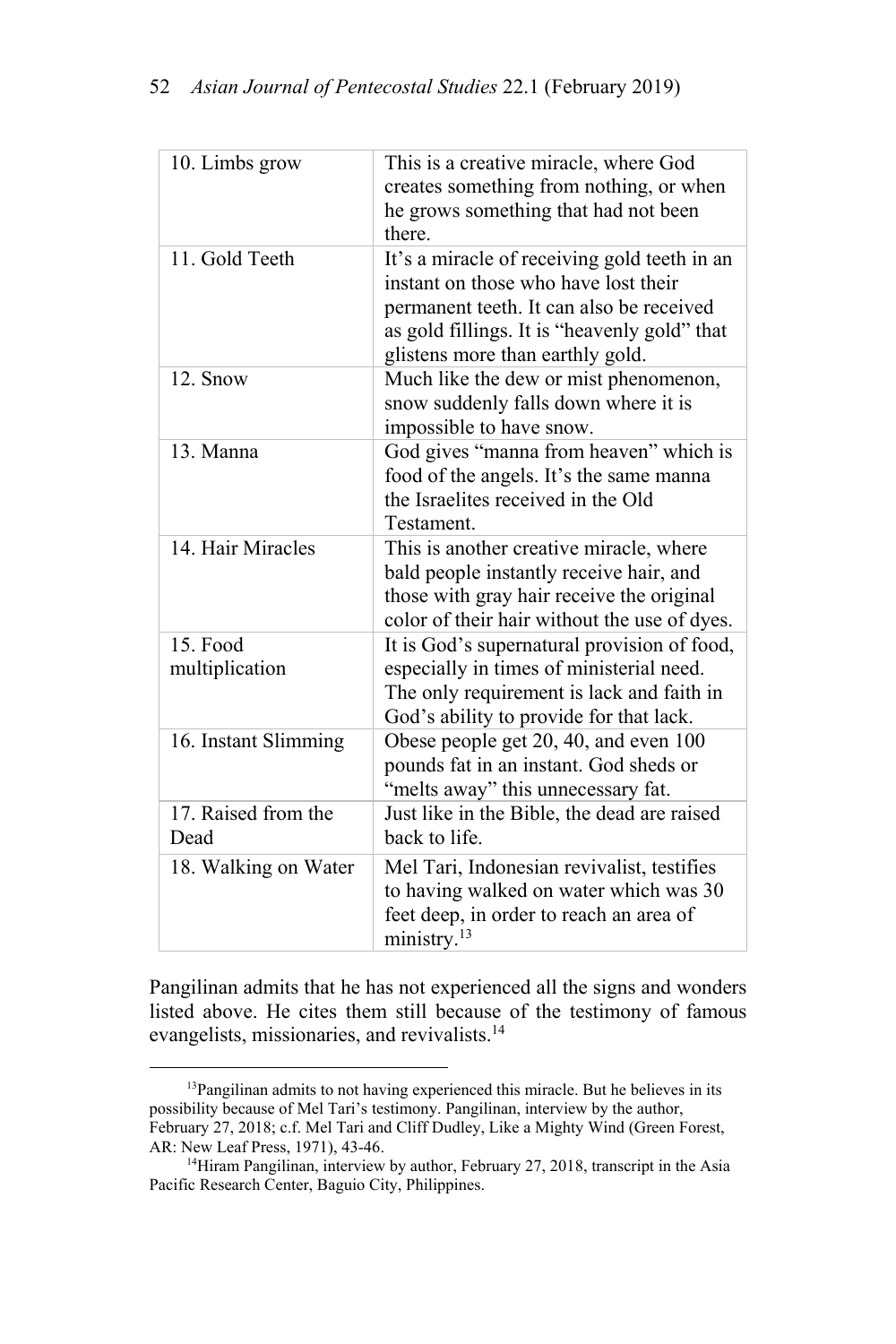Moreover, he categorizes signs and wonders as either common or extraordinary.15 Common signs and wonders have precedence in the Bible, like raising the dead, walking on water, food multiplication, and receiving manna from heaven. The rest are admittedly extraordinary (even wild) signs and wonders, which have as their basis the testimony of others.16 The list above shows an admixture of both Pangilinan's perceived common and extraordinary (unusual) signs and wonders. Pangilinan believes in the reality of these present-day signs and wonders because for him, "in an atmosphere of revival . . . the things of heaven can actually manifest on earth."<sup>17</sup> He further states that the Bible does have proof texts for some of these extraordinary miracles.<sup>18</sup>

| Proof Texts        | Explanation                                                                                                                                                                                   |
|--------------------|-----------------------------------------------------------------------------------------------------------------------------------------------------------------------------------------------|
| Exodus $24:10$     | God is surrounded by precious gems                                                                                                                                                            |
| Matthew 6:20       | Treasures in heaven can be gems, gold dust,<br>fire, and angel feathers; God is allowing us<br>to have a foretaste while still on earth.                                                      |
| Colossians 2:2-3   | When we love Jesus, we love the one in<br>whom is hidden all the treasures of heaven.<br>He returns the favor by loving us back<br>through these treasures (gemstones).                       |
| Matthew 6:10       | When you pray "Lord let your kingdom<br>come on earth as it is in heaven" you get<br>exactly what you pray for-things of heaven<br>come down to earth.                                        |
| Revelations 21     | We can read of the gemstones in heaven<br>(gold, jasper, etc.)                                                                                                                                |
| 2 Corinthians 3:10 | God works in "ever increasing glory." This<br>means that the things God did before he can<br>do again, and we can expect new things and<br>greater things because his glory is<br>increasing. |

Table 2. Some of Pangilinan's proof texts for unusual signs and wonders

 $15$ Ibid.

<sup>&</sup>lt;sup>16</sup>Ibid.<br><sup>17</sup>Pangilinan, *What If God Comes*, 200.

<sup>&</sup>lt;sup>18</sup>Proof texts for Pangilinan are biblical texts that serve as proofs of the possibility of these extraordinary signs and wonders. Ibid, 152.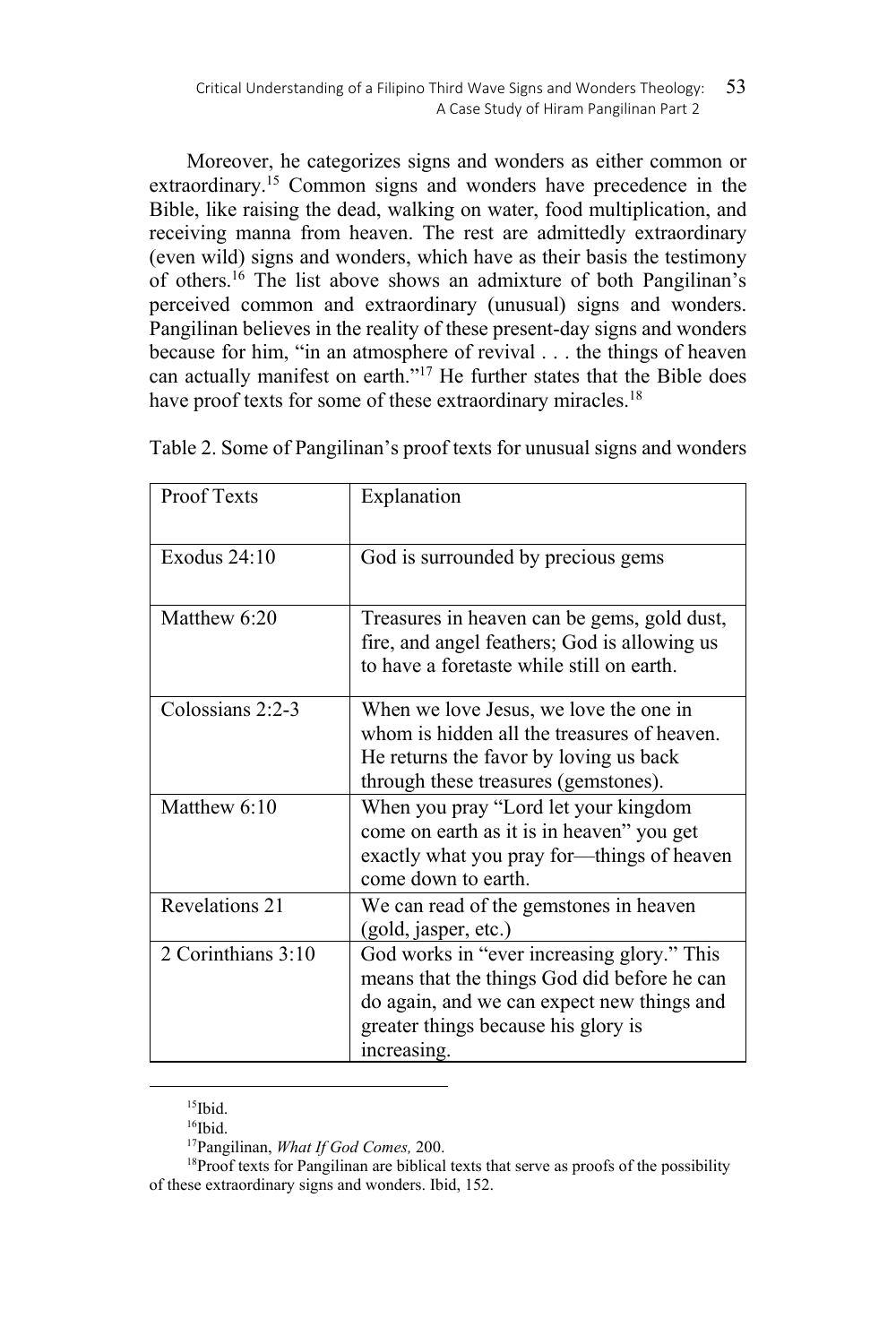Finally, Pangilinan appeals to John 14:12-14, where Jesus said, "<sup>12</sup>Very truly I tell you, whoever believes in me will do the works I have been doing, and they will do even greater things than these, because I am going to the Father. 13And I will do whatever you ask in my name, so that the Father may be glorified in the Son.  $^{14}$ You may ask me for anything in my name, and I will do it."

For him, since Jesus promised that believers would do "greater things than he did," then his followers today can go for whatever—for anything—as long as it is done for his glory.<sup>19</sup> In the final analysis, Pangilinan's theology of signs and wonders is founded on the belief that the "greater things" Jesus promised includes even the most unusual signs and wonders.

### **Critique: From a Filipino Classical Pentecostal Perspective**

Critically understanding the background and theology of Pangilinan allows us now to compare and contrast his purview to that of the classical Pentecostal stance. It is important to note that there are similarities between the two waves' theologies. However, there are also crucial dissimilarities and points of caution worth mentioning.

#### Similarity: People of the Bible

First, the point of closest similarity between the two is their Continuationist view of God's supernatural work through the Holy Spirit. The belief that God is immanent (or near) and that he continuously works by animating the Church in miracles, in signs and wonders, and in Spiritual gifts are shared by the two. One of the bases for their faith in this area is simply the Bible. Both read the miracle stories and Spiritempowerment accounts in Scripture and declare their continuity and validity today. This straightforward reading of Scripture makes both classical Pentecostals and Third Wavers people of the Bible. With this view, both are open and flexible to miraculous phenomena.

### Dissimilarity: Hermeneutics

However, the hermeneutics of the two waves vary considerably. In terms of exegesis, classical Pentecostals have been known to practice a historical-grammatical hermeneutic, stemming from their Evangelical roots. Textual meaning for Pentecostal Evangelicals is "that which the

<sup>19</sup>Pangilinan, *Presence Driven*, 207.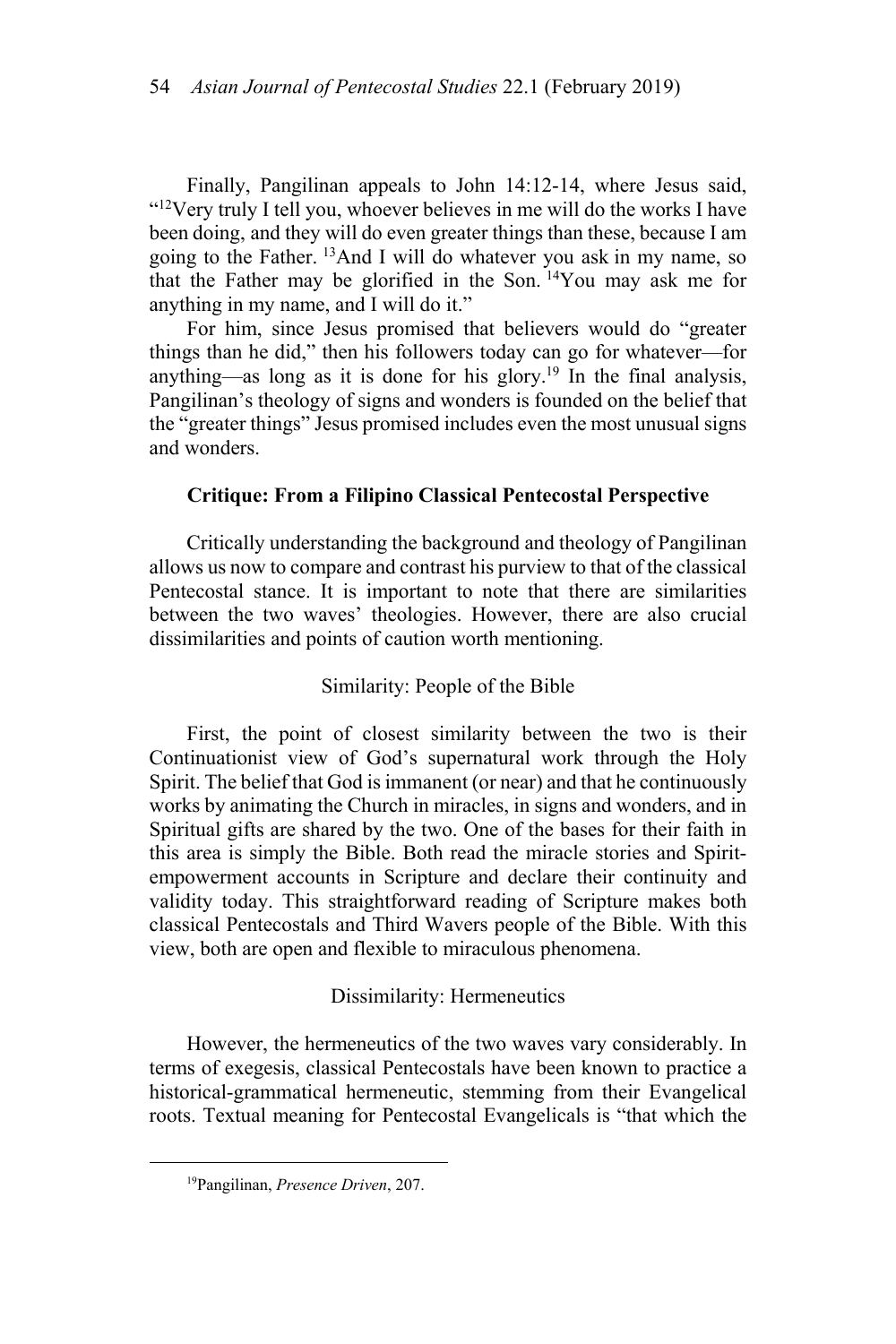words and grammatical structures of that text disclose about the probable intention of its author/editor and the probable understanding of that text by its intended readers."<sup>20</sup>

Of course, this hermeneutic does not neglect the Holy Spirit's illumination. French Arrington was cited to have described Pentecostal Hermeneutics as having three components: "an emphasis on pneumatic illumination, the dialogical role of experience, and biblical narratives."<sup>21</sup> Note that interpretation of biblical narratives is not taken out of its historical-grammatical context. Classical Pentecostals have so far done their best to maintain the mantra of 'context is king.' The importance of this purview lies in the avoidance of relativism in interpreting the Bible. Menzies and Menzies explain:

It is the concern for historical meaning that allows the text to confront and transform our preunderstanding, thereby making the spiral (or development in understanding) possible. If we lose the meaning of a text from its historical moorings, how shall we evaluate various and even contradictory interpretations? How shall we keep our own ideologies and prejudices from obliterating the text?<sup>22</sup>

Thus, Menzies and Menzies point to the necessary Pentecostal Evangelical effort in remaining faithful to the authorial intent of a biblical text. This historical-grammatical hermeneutic is totally different from proof texting. The former strives to remain faithful to the biblical author's intentions concerning how their texts should be read; the latter disregards historical context, grammar and syntax, and even the author's use of figurative language in their interpretations.

As observed, Pangilinan and other Third Wave Neocharismatics tend to practice proof texting. James Reese aptly defines proof texting as, "the practice of pulling an authoritative text out of its original context to impose upon it a meaning that advances the interpreter's thesis."<sup>23</sup> This practice is worrisome because one may impose meaning on a biblical text which may not be in line with the message of that text.

For example, a Third Waver understanding of "gold dust from heaven" stems from Revelation 21:18 and 21. It has led them to

<sup>20</sup>William W. Klein, Craig L. Blomberg, and Robert L. Hubbard, *Introduction to Biblical Interpretation*, revised and expanded ed. (Nashville: Thomas Nelson, 2004), 133. 21William W. Menzies and Robert P. Menzies, *Spirit and Power: Foundations of* 

*Pentecostal Experience* (Grand Rapids, Mich.: Zondervan, 2000), 63. 22Ibid., 64.

<sup>23</sup>James M. Reese, "Pitfalls of Proof-texting," *Biblical Theology Bulletin* 13 (October 1983), 121.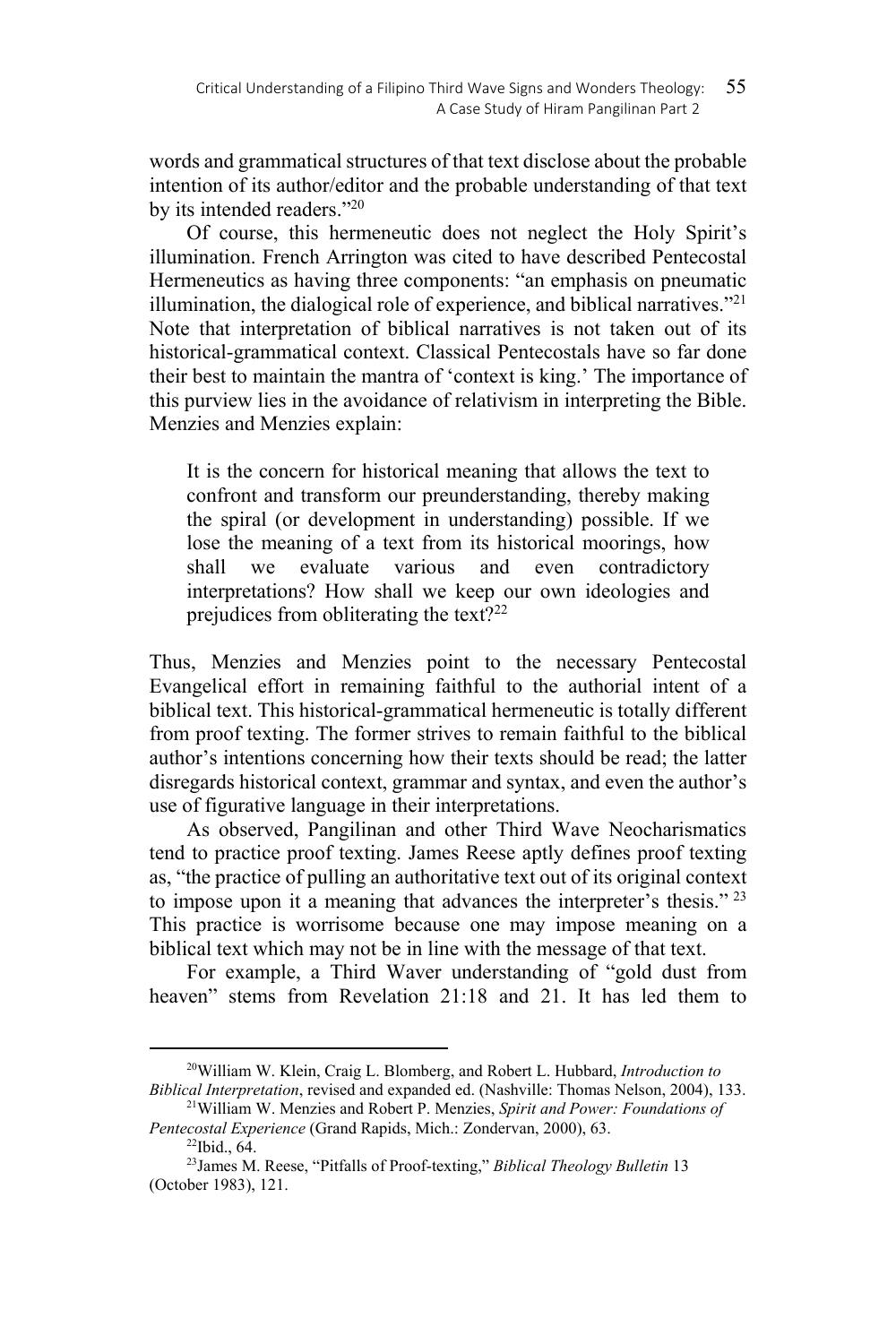rationalize that the gold in heaven can manifest on earth through gold dust and gold teeth. However, this description of the new heaven was contained in apocalyptic language, such that it probably referred to the Jewish expression of "Jerusalem the Golden."<sup>24</sup> David Aune explains that this Jewish expression probably came "from the uniform color of the yellow sandstone out of which most of the city was and is constructed."25 The vision also alludes to 1 Kings 6:30, where we read how "Old Testament priests ministered on a floor inlaid with gold."26 This allusion fits the explanation of the precious stones in Revelations 21:21, which functioned to emphasize the priestly status of the people of God in this eschatological Jerusalem.<sup>27</sup> Hence, with proper historical-grammatical analysis of the text, the idea of literal dust coming down on earth from the pavement of heaven sounds trivial. Instead, the figurative language used helps readers see the deeper sense of the passage, that is, the eschatological glory and majesty of the New Jerusalem, where God will dwell in the midst of his people.

Point of Caution: Weak Exegesis and Absence of Critical Thinking

The importance of having appropriate biblical support cannot be understated because when the Spirit's work is separated from the Word, all kinds of unfounded human notions can influence believers. Abraham Friesen aptly states, "Our experiences conditioned by the times in which we live, our personalities, our culture, our positions in life, can never be absolute; they are always relative. That is the essence of being human and finite."28 Hence, experience alone is so subjective, it is dangerous to base doctrinal teachings on them. If one appeals to Scripture for support, proper exegesis is necessary.

In the absence of exegetical support, objective evidence that supports the claim may be acceptable. At least an objective proof (like medical certificates, documentation, etc.) should be presented for check and balance. Personal testimony is acceptable as proof, but it cannot be normative, because a person's experience is subjective and cannot always be true for everyone. Only claims with apt biblical support can be considered normative, that is, it can be considered true always and for all, because it is founded on the Word of God, which is eternal.

<sup>24</sup>David E. Aune, "Revelation 17-22," *Word Biblical Commentary* vol. 52C, ed. Bruce Metzger (Waco, TX: Word Books, 1998), 1164.<br><sup>25</sup>Ibid.

<sup>26</sup>John Christopher Thomas and Frank D. Macchia, *Revelation.* The Two Horizons New Testament Commentary (Grand Rapids: Wm. B. Eerdmans Publishing Co., 2016), 382.<br><sup>27</sup>Aune, *Word Biblical Commentary*, 1187.<br><sup>28</sup>Abraham Friesen, "Wimber, Word and Spirit" in eds. Coggins and Hiebert,

*Wonders and the Word*, 41.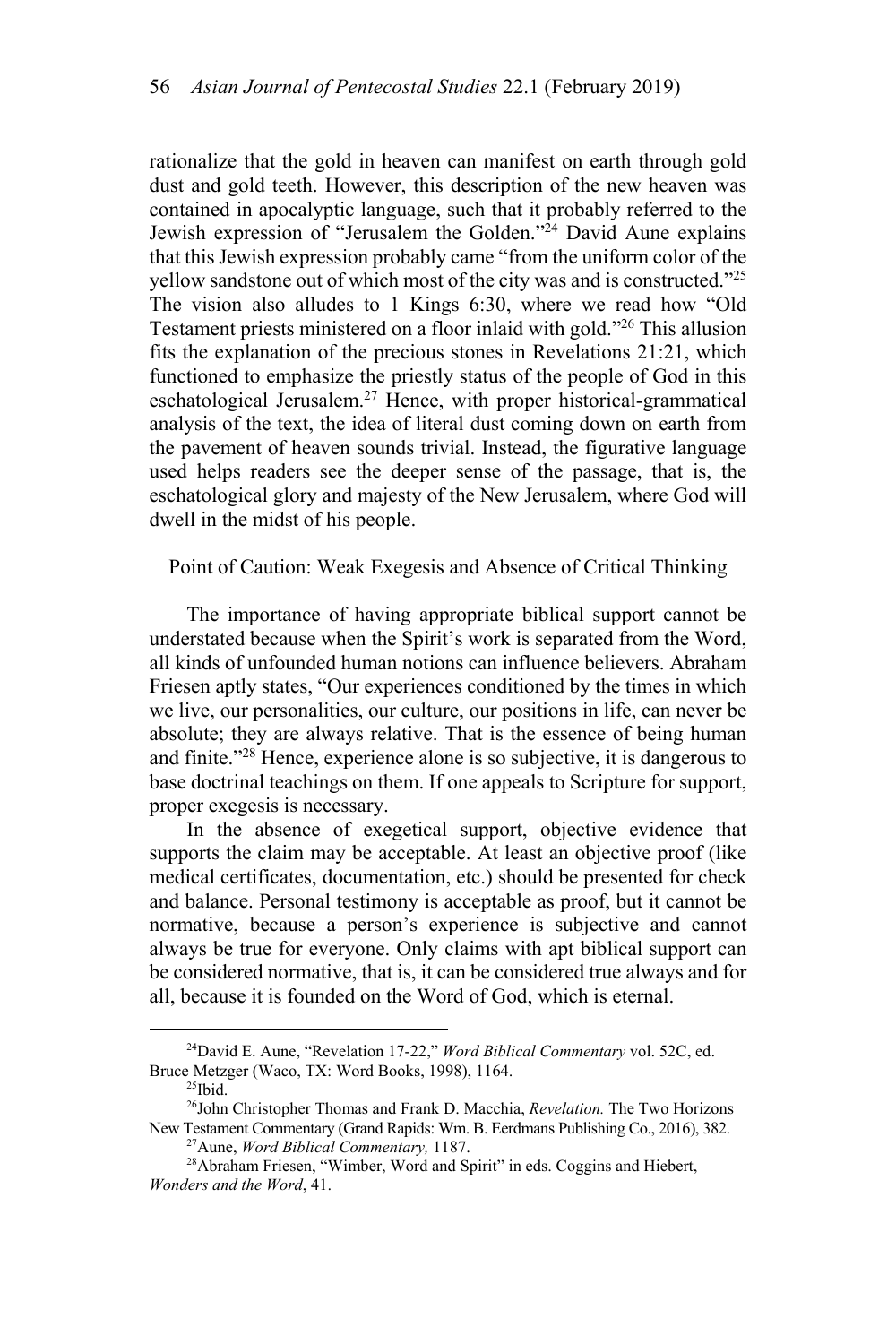Thus, to safeguard the message of God in their supernatural experiences, I encourage Pangilinan and other Third Wavers to present their theology with appropriate biblical support. It would also be beneficial for them to be open to a constructive, exegetical dialogue with the larger Pentecostal/Charismatic community. In the case which lacks biblical support, then they should be open to the possibility that one person's experience may not automatically be applicable and true for all.

## Another Point of Caution: Wonders without the Word

Another problem with unusual signs and wonders with insufficient Biblical basis is the lack of a bridge from the effectiveness of the miracle to the God of that miracle. Signs and wonders are effective in capturing attention, in opening worldviews to the supernatural world, and in meeting felt needs. But on their own, they do not point to the Christian God and to the gospel of salvation.<sup>29</sup> In fact, other religions, especially those coming from animistic or supernatural backgrounds, have miracle stories too. Without a bridge from the miracle to the Christian God, these 'signs and wonders' only strengthen the supernatural worldview and do not lead to true faith. There should be a link from the miraculous sign to the Supernatural Being (God) of that sign, and then to Jesus, who is the ultimate way of being reconciled to that Supernatural Being (God).

The appropriate link is the Bible because it contains the historically attested revelation of God's dealings with man in the metanarrative of salvation.<sup>30</sup> Without the verbalization of a biblical message in coordination with that miraculous sign, true faith in the Christian God might not develop.<sup>31</sup>

 $29$ For example, in a study done in the Philippines among the Warays, Dave Johnson explains that because the Filipino Warays are open to the supernatural, they are not always awed by a miracle. In fact, they are more concerned with the effectiveness of the miracle than the God behind the miracle. That is why, Johnson recommends the need for immediate teaching of God's truth after a supernatural event. Johnson, *Theology in Context*, 39. <sup>30</sup>Charles Kraft himself emphasized the importance of a truth encounter, aside from

a power encounter, so that true allegiance (relationship) to Jesus develops. For a full discussion on this, read: Charles Kraft, *Appropriate Christianity* (Pasadena, CA: William Carey Library, 2002), 99-116.<br><sup>31</sup>For example, in Johnson's study, not every Filipino Waray who had a supernatural

experience believed in the Christian God. Among the reasons for this phenomenon is inadequate follow up (especially with teaching of God's Word). Johnson, 37-40.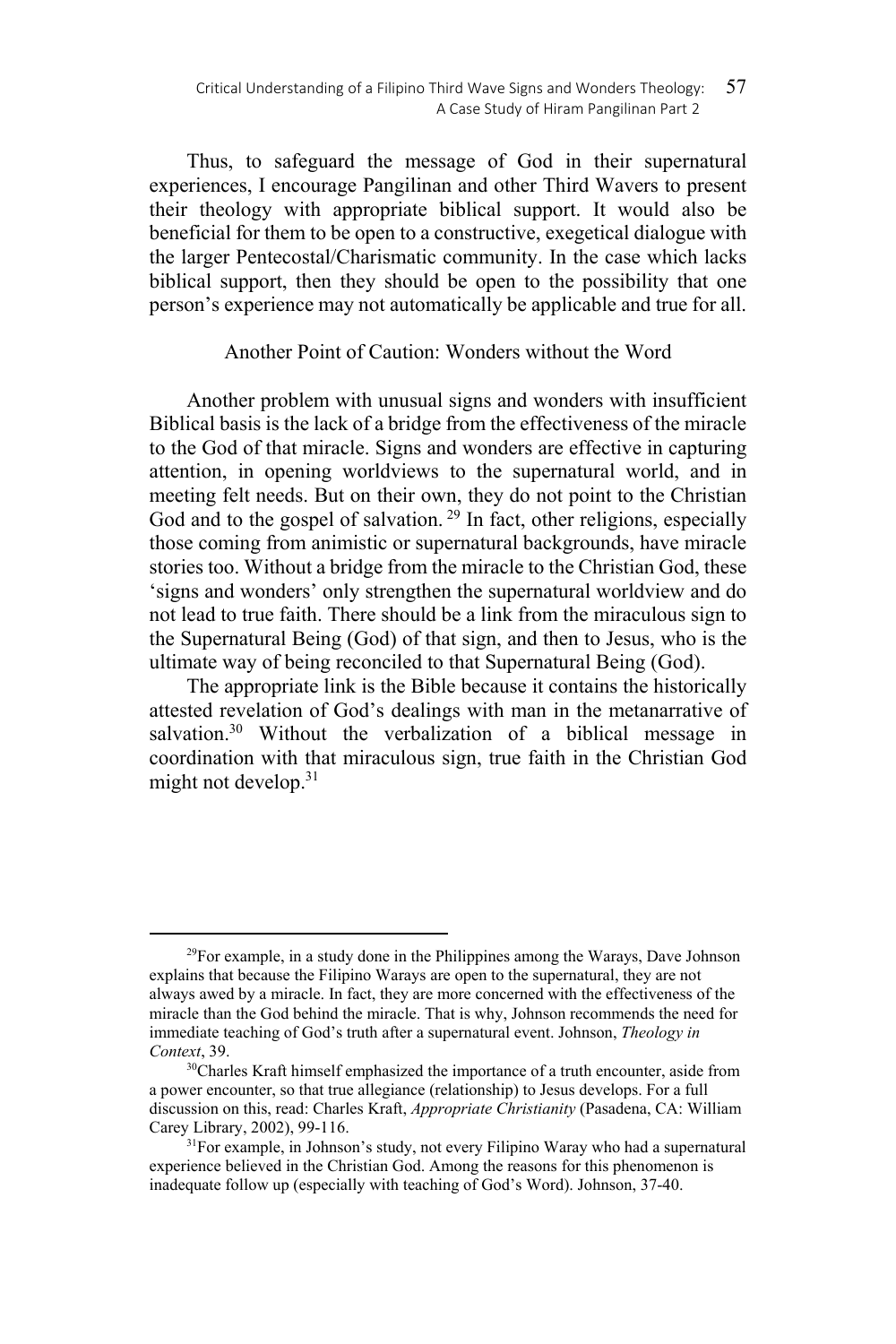### Similarity: Empowerment Theology

Another similarity between Pangilinan and Classical Pentecostals is their "empowerment" theology.<sup>32</sup> Both views empower believers to be part of the continuing work of God. Both agree that the Holy Spirit is the great equalizer, because he works in and through all types of believers not just the spiritual elite or the clergy (Acts 2:14-21). Pangilinan's idea of empowering children, as stated in his book, *What if God Comes (*also *Presence-Driven)*, and releasing them into ministry is quite acceptable for classical Pentecostals, seeing that the Pentecostal tradition is known for mobilizing the laity, whether women, youth, or children.<sup>33</sup>

Dissimilarity: Empowerment for Witness versus for Revival

The difference between Pangilinan and Classical Pentecostals lies in their definition of Spirit-empowerment. For classical Pentecostals, Spirit-empowerment is a prophetic anointing that ushers believers into "a charismatic community in mission."34 The primary purpose of this empowerment is for missionary service.<sup>35</sup> It is missiological and prophetic, in that Spirit-empowered believers stand as prophetic (proclamatory) witnesses of the exalted Christ, with signs and wonders following.36 Thus, signs and wonders, for Classical Pentecostals, are best within the context of evangelism and missions.<sup>37</sup> On the other hand, for Pangilinan and other Third Wavers, Spirit-empowerment is an experience of renewal in God's presence during seasons of revival. The Spirit renews believers and gives fresh and repeated infillings so as to animate their spiritual life and service to the Lord.<sup>38</sup> For them, signs and wonders can be expected in revival (worship) settings.<sup>39</sup>

<sup>&</sup>lt;sup>32</sup>See Wonsuk Ma, "Doing Theology in the Philippines: A Case of Pentecostal Christianity," in *Asian Journal of Pentecostal Studies* vol. 8, no. 2. (2005): 219-220.

<sup>&</sup>lt;sup>33</sup>Pangilinan, *What if God Comes*, 182; cf. Ma, "Doing Theology," 220-221.<br><sup>34</sup>Stronstad explains that "the gift of charismatic-prophetic Spirit on the day of

Pentecost is paradigmatic for the experience of the eschatological people of God." Furthermore, this Pentecostal gift is for the advancement of the kingdom, as the Acts narrative exemplifies. Roger Stronstad, *The Charismatic Theology of St. Luke: Trajectories from the Old Testament to Luke-acts*, 2nd ed. (Grand Rapids, MI: Baker

<sup>&</sup>lt;sup>35</sup>Menzies and Menzies define the gift of the Spirit as: "a prophetic enabling that empowers one for the participation in the mission of God." Menzies and Menzies, *Spirit and Power*, 89.<br><sup>36</sup>Ibid, 89-90.

<sup>&</sup>lt;sup>37</sup>R. Paul and Wardine Wood, "Preparation for Signs and Wonders," in ed. Aker and McGee, 61. 38Wagner, "Third Wave," in *TNIDPCM*, 1141. 39Pangilinan, *Presence Driven,* 222-223.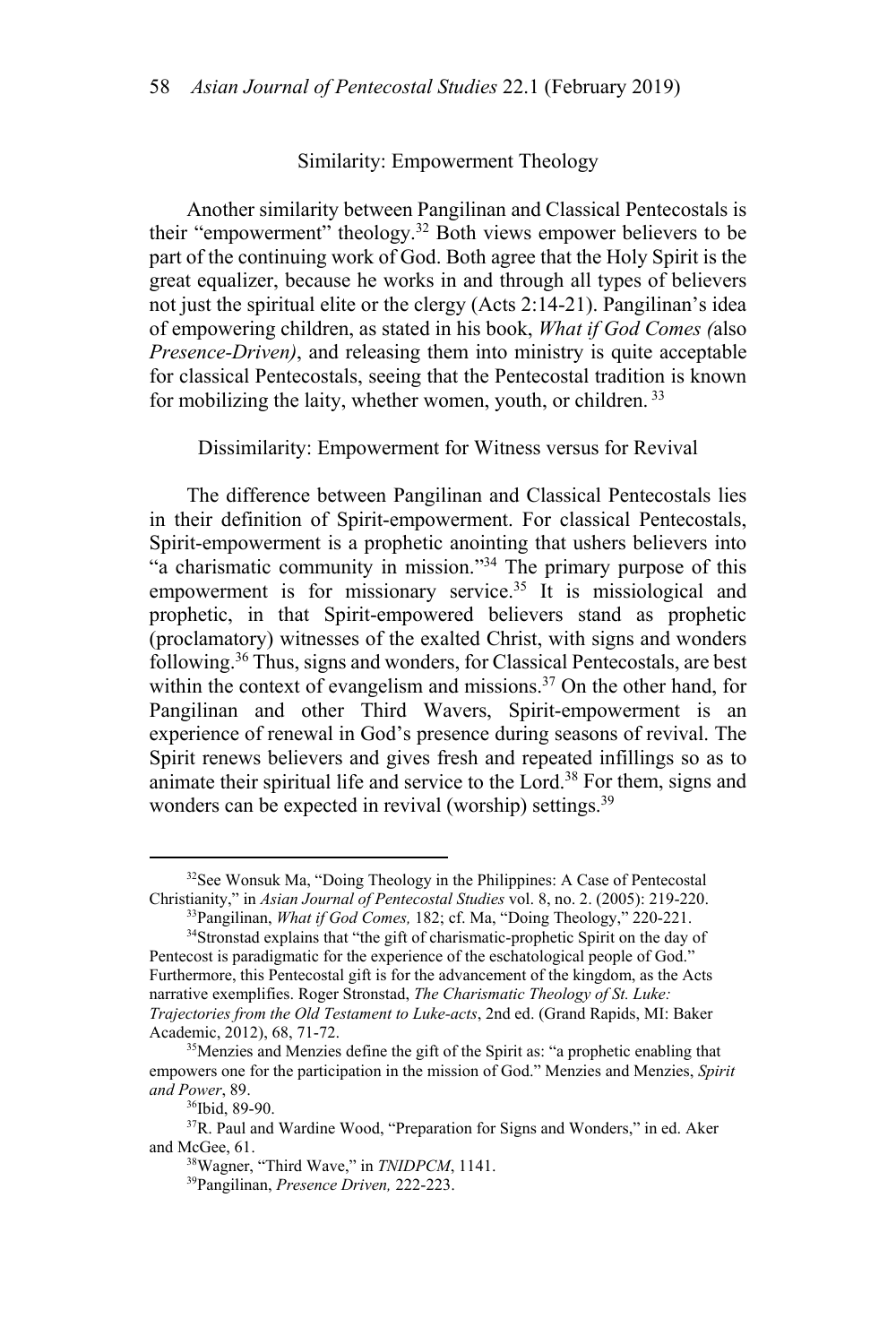Admittedly, the point of delineation is not as blatant as the previous, but the difference remains. For Classical Pentecostals, Spirit empowerment has a vocational/missional purpose (signs follow the preaching of the Gospel); while for Pangilinan and other Third Wavers, Spirit empowerment has a revival/renewal purpose (signs and wonders follow a church in revival). The danger with the latter is an overt focus on revival experiences rather than on vocational instrumentality. Signs and wonders are instrumental in drawing people to God, but they are not an end in themselves.

For example, in John 3 when Nicodemus approached Jesus, believing that his "signs" were from God, the latter turned his attention from signs and wonders and directed it to the miracle of regeneration.<sup>40</sup> Aker and Lee aptly explained, "Rather than indulging Nicodemus's interest in miracles, which had now served its purpose in leading him to faith, Jesus turned his attention to an essential event, equally supernatural but never called a miracle, the new birth. So important is this quiet miracle that one cannot even see the kingdom of God without it."41

Thus, signs and wonders are important because they lead people to Jesus. But proper teaching of God's Word should not be lost in the overwhelming experience of the supernatural, so that true faith and Christian growth may develop.

# Point of Caution: The Slippery Slope

Since both Third Wavers and classical Pentecostals have an openness to, and an expectation for, the miraculous, both need to be reminded of the importance of critical evaluation. Both need to be able to know where to draw the line. Too much openness and flexibility regarding the supernatural is a slippery slope, especially for Asian Pentecostal/Charismatics coming from animistic backgrounds. Hwa Yung warns of the danger of "slipping back into an animistic worldview, or of adopting that of the New Age or of post-modernity."42 Though supernatural phenomena sits well with Filipino Christian spirituality, it can foster superstition and syncretism. Hence, both Third Wavers and classical Pentecostals need to be discerning.

 $40$ Aker and Lee, "Naturally Supernatural," in ed. Aker and McGee, 88.  $41$ Ibid, 88.

<sup>42</sup>Hwa Yung, "Pentecostalism and the Asian Church," in *Asian and Pentecostal: The Charismatic Face of Christianity in Asia,* rev. ed., Eds. Allan Anderson and Edmond Tang (Eugene, OR: Wipf and Stock Publishers, 2011), 45.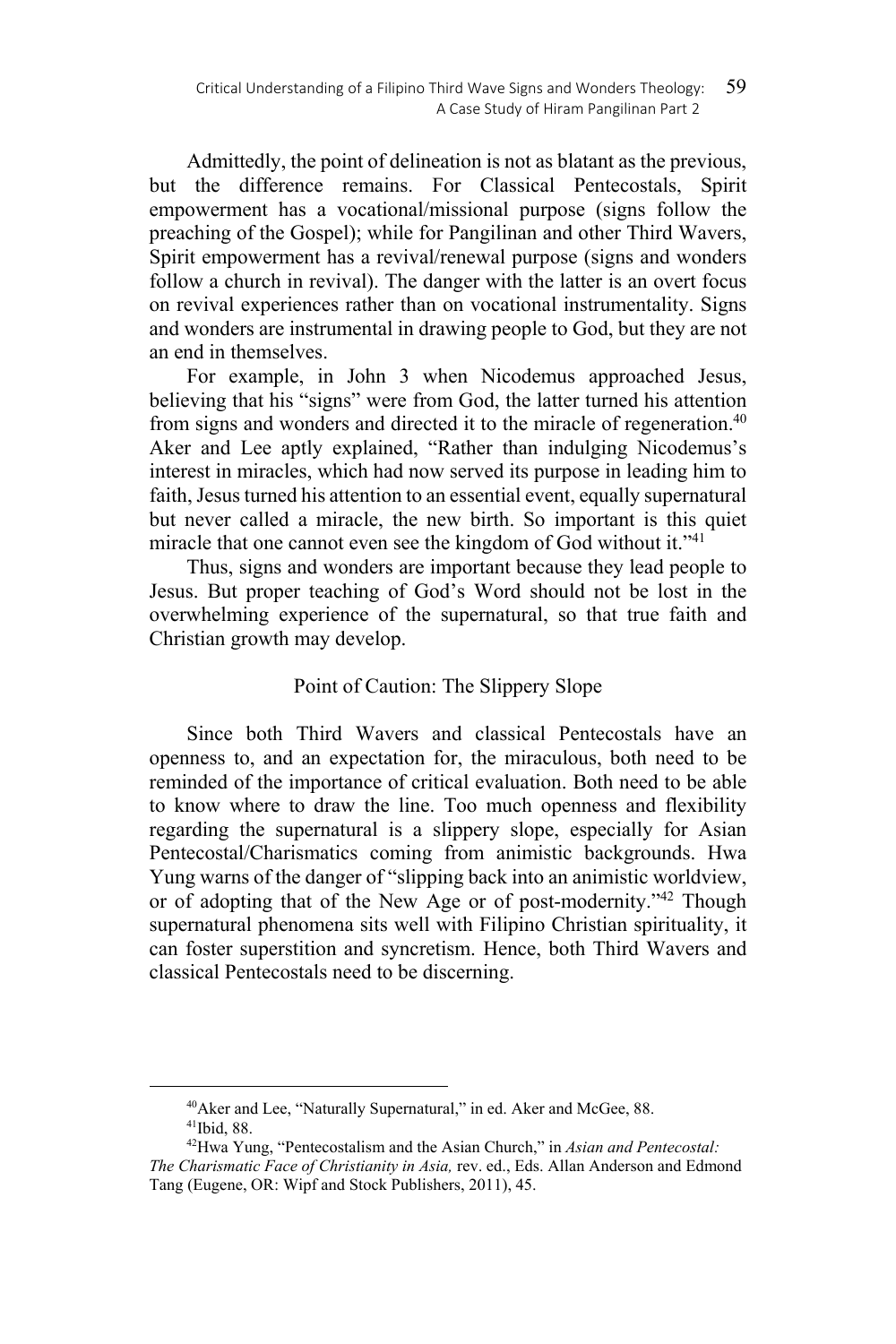#### **Summary and Conclusion**

#### Summary

In summary, the case study reveals that Pangilinan is a Filipino Neocharismatic whose theological roots were highly influenced by western theologies. His theology of signs and wonders evolved from an openness to the supernatural, to a wide acceptance of unusual manifestations. Furthermore, he accepts and promotes this type of theology because of his innate desire for both holiness and revival. Pangilinan believes that the way to achieving this is by entering into the Third Wave of Spirit renewal.

### Conclusion

In the end, understanding a Filipino Neocharismatic perspective through the lens of Hiram Pangilinan allowed a classical Pentecostal like this author to assess and respond to claims of unusual signs and wonders in a well-informed manner. These findings lead me to conclude that confusion on this issue is lessened with a grounded understanding of theological claims and practices. It also has the additional benefit of fostering constructive dialogue between two different traditions and encourages further studies on the topic.

#### Further Implications

As a further implication though, I believe that there is a need to develop a framework for evaluating signs and wonders, especially one that would guide classical Pentecostals in their response to these phenomena. Since this study has already answered the 'how and why' of a Filipino Third Wave theology, the next step would be to answer the questions of 'what and how.' Specifically, what framework can be used to evaluate teachings of unusual signs and wonders? And how should classical Pentecostals respond to these phenomena?

#### **References Cited**

Aker, Benny C. and McGee, Gary B., *Signs and Wonders in Ministry Today*. Springfield, MO: Gospel Publishing House, 1996.

Anderson, Allan, and Edmond Tang, eds. *Asian Journal of Pentecostal Studies Series*, vol. 3, *Asian and Pentecostal: The Charismatic Face of Christianity in Asia*. Rev. ed. Eugene, OR: Wipf and Stock Publishers, 2011.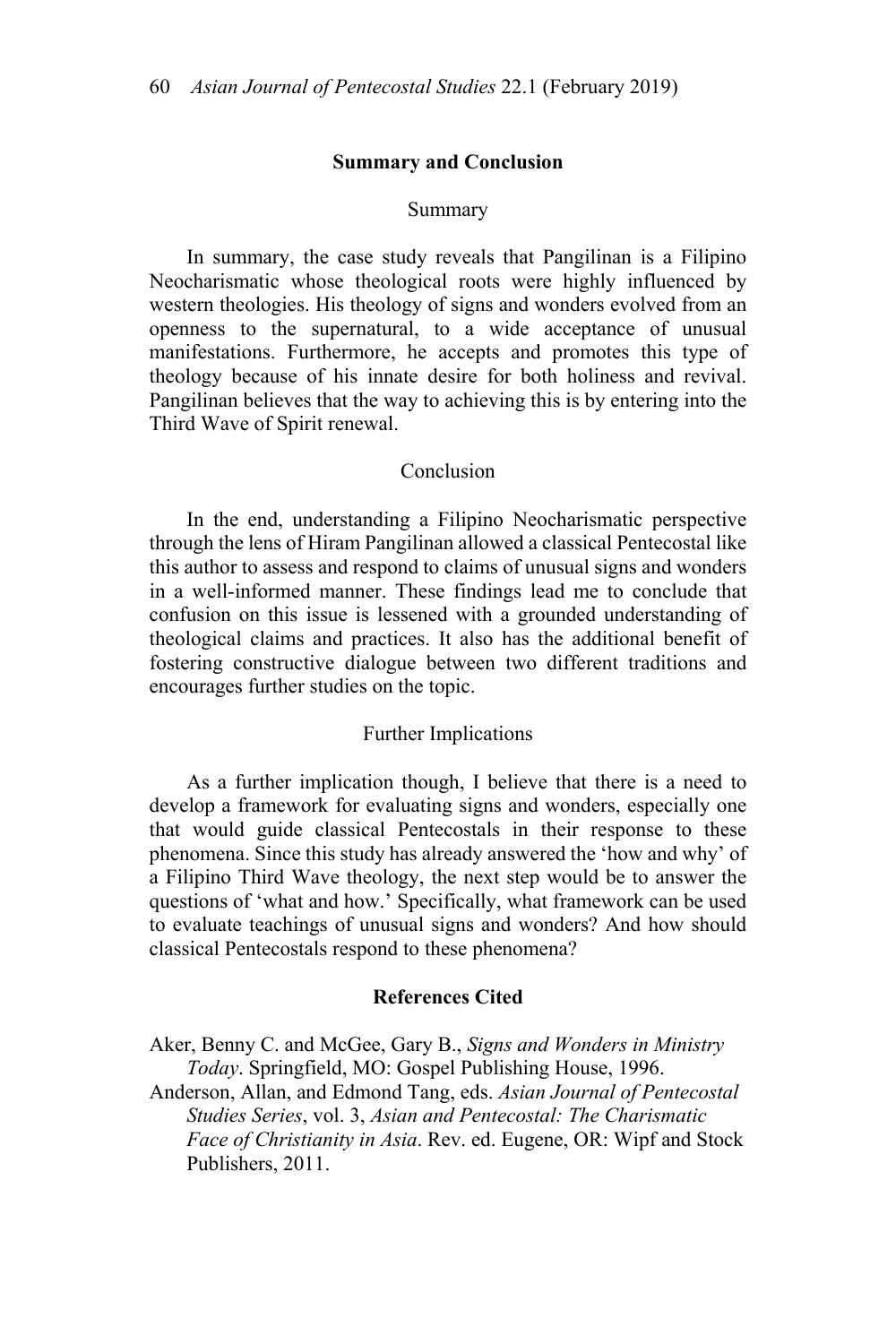- Anderson, Neil T. *Bondage Breaker,* 1990. Reprint, Eugene, OR: Harvest House Publishers, 2000.
- Asian Christian Charismatic Fellowship, http://accfministries.com/ accfhistory/ (accessed May 6, 2018).
- Aune, David. "Revelation 17-22" Ed. Metzger, Bruce, Word Biblical Commentary, Vol. 52C. Waco, TX: Word Books, 1998.
- Burgess, Stanley M. and Eduard M. Van Der Maas, Eds. *The New International Dictionary of Pentecostal and Charismatic Movements*. Rev. and expanded ed. Grand Rapids, MI: Zondervan Publishing House, 2002.
- Dayton, Donald W., *Theological Roots of Pentecostalism*. Peabody, MA: Hendrickson Publishers, 1987.
- Gaffin, Richard B., and Wayne A. Grudem. *Are Miraculous Gifts for Today? Four Views*. Counterpoints. Grand Rapids, MI: Zondervan Publishing, 1996.
- Green, Keith. "Last Days Ministries," https://lastdaysministries.org/ Groups/1000086189/Last Days Ministries/Articles/Articls.aspx (accessed May 6, 2018).
- Heflin, Ruth Ward. *Golden Glory: The New Wave of Signs and Wonders*. Hagerstown, MD: McDougal Publishing, 2000.
- Henry, Rodney L. *Filipino Spirit World: A Challenge to the Church,* 1986. Reprint Manila, Philippines: OMF Literature, 1989.
- Harvest International Ministry, http://harvestim.org/ (accessed May 3, 2018).
- Jackson, Thomas ed., *the Works of the Rev. John Wesley A. M.,* London: John Mason, 1829.
- Johnson, Dave. *Theology in Context: A Case Study in the Philippines*. Valenzuela City, Philippines: APTS Press, 2013.
- Kent, John. *Holding the Fort, Studies in Victorian Revivalism.* London: Epworth Press, 1978.
- Klein, William W., Craig L. Blomberg, and Robert L. Hubbard. *Introduction to Biblical Interpretation*. Revised and Expanded Ed. Nashville: Thomas Nelson, 2004.

Kraft, Charles H. *Christianity with Power: Your Worldview and Your Experience of the Supernatural*. Manila: OMF Literature, 1989. \_\_\_\_\_\_\_\_\_\_. *Appropriate Christianity*. Pasadena, CA: William Carey Library, 2005.

- Kraft, Charles H., and Mark H. White, eds. *Behind Enemy Lines: An Advanced Guide to Spiritual Warfare*. Eugene, OR: Wipf and Stock Publishers, 2000.
- Land, Steven J. *Journal of Pentecostal Theology. Supplement Series*, Vol. 1, *Pentecostal Spirituality: A Passion for the Kingdom*. Sheffield, England: Sheffield Academic Press, 1993.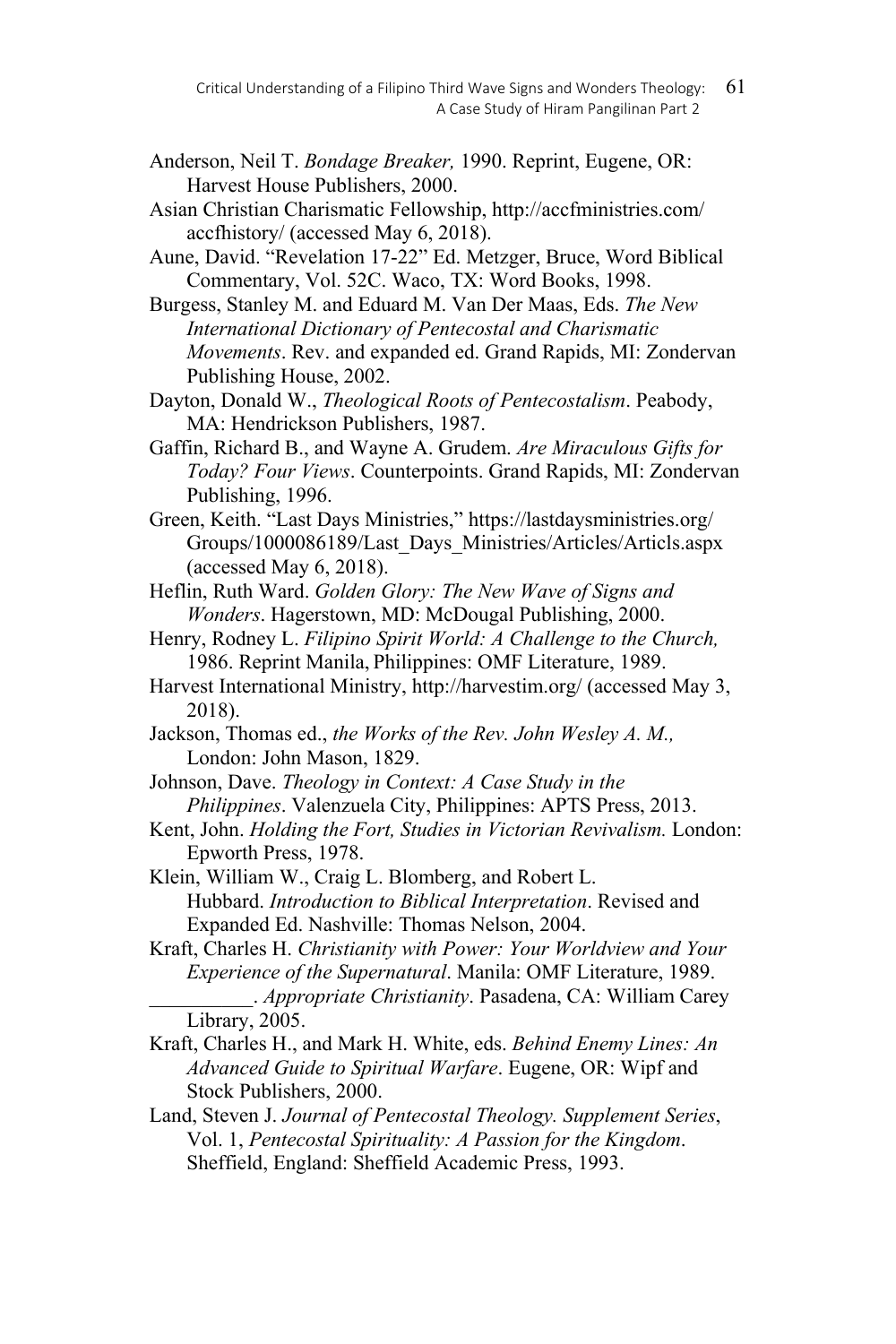- Lumahan, Conrado. "Facts and Figures: A History of the Growth of the Philippine Assemblies of God," *Asian Journal of Pentecostal Studies* vol. 8, no. 2 (2005): 331-344.
- Ma, Wonsuk, "A First Waver Looks at the Third Wave," *Pneuma: A Journal of the Society of Pentecostal Studies* vol.19, no.2 (1997): 189-206.

\_\_\_\_\_\_\_\_\_\_. "Doing Theology in the Philippines: A Case of Pentecostal Christianity," *Asian Journal of Pentecostal Studies* vol. 8, no. 2. (2005): 219-220.

McGee, Gary B. *Miracles, Missions, and American Pentecostalism,*  American Society of Missiology Series. Vol. 45. Maryknoll, NY: Orbis Books, 2010.

Menzies, Robert P. *Pentecost: This Story Is Our Story*. Springfield, MO: Gospel Publishing House, 2013.

Menzies, William W., and Robert P. Menzies. *Spirit and Power: Foundations of Pentecostal Experience*. Grand Rapids, MI: Zondervan, 2000.

Murray, Iain Hamish. *Revival and Revivalism: The Making and Marring of American Evangelicalism 1750-1858*. Edinburgh: Banner of Truth Trust, 1994.

- Noll, Mark A. *Protestantism: A Very Short Introduction*. Vol. 277, Oxford: Oxford University Press, 2011.
- Pangilinan, Hiram G. *What If God Comes,* Rev. ed., Quezon City. Philippines: Revival Publishing, 2011.

\_\_\_\_\_\_\_\_\_\_. *Presence Driven: The Blessing of Hungering for God's Presence,* Quezon City. Philippines: HG Pangilinan Books Marketing, 2016.

\_\_\_\_\_\_\_\_\_\_. *Handbook on Deliverance* expanded ed., Quezon City. Philippines: HG Pangilinan Books Marketing, 2016.

\_\_\_\_\_\_\_\_\_\_. Interview by the author, February 27, 2018. Transcript in the Asia Pacific Research Center, Baguio City, Philippines.

Reddin, Opal, Harold Carpenter, et.al. *Power Encounter: A Pentecostal Perspective*. Revised Ed. Springfield, MO:

Central Bible College Press Publishers, 1999.

Reese, James M., "Pitfalls of Proof-texting," *Biblical Theology Bulletin* 13 (October 1983): 121 123.

Revival Alliance, http://revivalalliance.com/ (accessed May 6, 2018).

Smedes, Lewis B. ed. *Ministry and the Miraculous: A Case Study at Fuller Theological Seminary.* Pasadena, CA: Fuller Seminary Press, 2004.

Stafford, Tim. "Miracles in Mozambique: How Mama Heidi Reaches the Abandoned" *Christianity Today* (May 18, 2012),